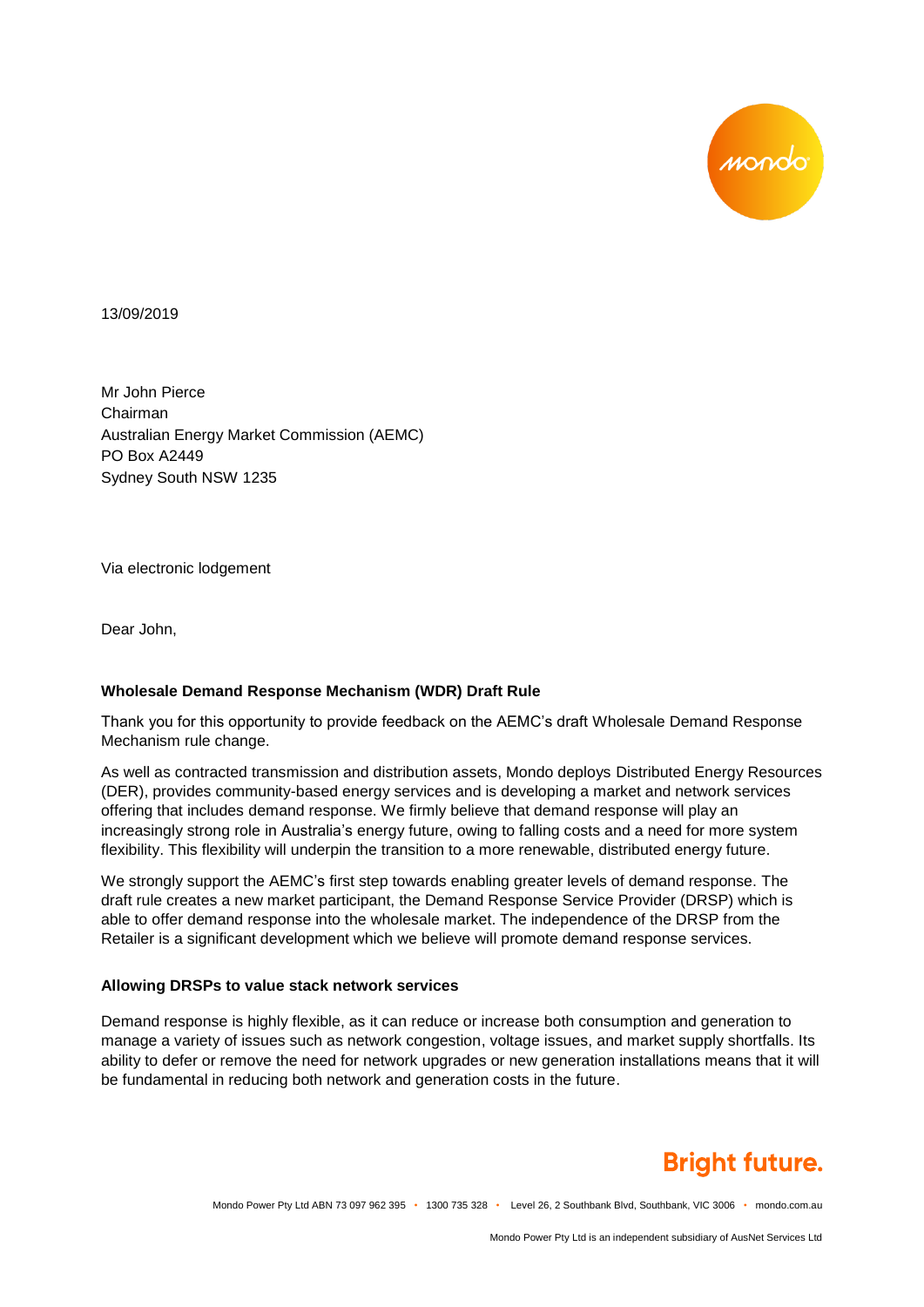Ultimately, emerging distribution market models are expected to integrate and co-optimise the different value streams accessible via demand response. This will provide DRSPs with an economically efficient stacked price signal - representing the full marginal value of demand response in a given location - and strongly influence where, how much and what type of demand response is provided. For instance, DRSPs would be incentivised to recruit demand response in capacity constrained networks where they have the opportunity to receive payments for both network and wholesale market services.

Outside of emerging distribution market models, value stacking might also be achieved by contracting with multiple parties. For instance, within the current framework a Retailer could receive a contracted network support payment for providing demand response while simultaneously using the demand response to reduce their energy costs.

The draft rule (clause 3.8.22A) proposed by the AEMC appears to prohibit this form of value stacking for DRSPs by requiring that demand response offered into the market is 'the result of wholesale demand response activity'. We take this to mean that where demand response is incentivised via another payment or charge, it either cannot be offered through the mechanism or only the additional amount can be offered. Answers provided during one of the WDR workshop sessions appeared to confirm that these 'additionality' provisions would also apply to loads subject to Critical Peak Pricing (CPP) tariffs.

We understand that the intent of the additionality provision is to ensure that demand response offered to the market is in fact over and above any response that would have occurred anyway, for example a response that may occur as the result of a network tariff signal. A particular concern exists in situations where a non-wholesale demand response signal leads to the baseline being biased in favour of the DRSP (upwards). For instance, where a pre-existing CPP tariff already resulted in lower demand during high price events.<sup>1</sup> However, this may be addressed quite simply by including CPP events within the baseline methodology. Indeed, baseline methodologies will need to include any network tariff which sends a strong time of use or demand signal. We note that time of use network tariffs are becoming increasingly common, as NSPs move to more cost reflective tariffs.

The current proposed additionality provisions run the risk of prohibiting or discouraging value stacking, especially where demand response requires long-term capital investments. For instance, in practice DRSPs will need to invest significant funds to recruit customers, install DER and install control systems. These upfront investments must be justified on the basis of expected long term returns. To the extent those returns are lower or uncertain due to regulation, this will pose a barrier to investment and result in lower levels of established demand response capacity. The additionality provisions will also result in inefficient bidding and short-run dispatch of demand response, because DRSPs will need to choose between either network tariff signals or wholesale price signals, rather than considering the needs of both simultaneously.

While DRSPs would face barriers to value stacking, under the current arrangements Retailers will be free to continue value stacking resulting in higher returns for Retailer-led investment in responsive loads. This is likely to distort customer decision making in favour of Retailers (due to higher incentives) and result in lower volumes of demand response being registered in the wholesale market via the WDR mechanism.

Given the above, a simpler and more efficient approach is to allow the network value of demand response - expressed through tariffs, demand response contracts or, at a later stage, a distribution market - to exist alongside the wholesale demand response mechanism.

l

<sup>1</sup> Critical Peak Pricing (CPP) tariffs charges customers annually based on consumption during periods of peak demand on the network. Peak periods are typically declared by the network prior to the event.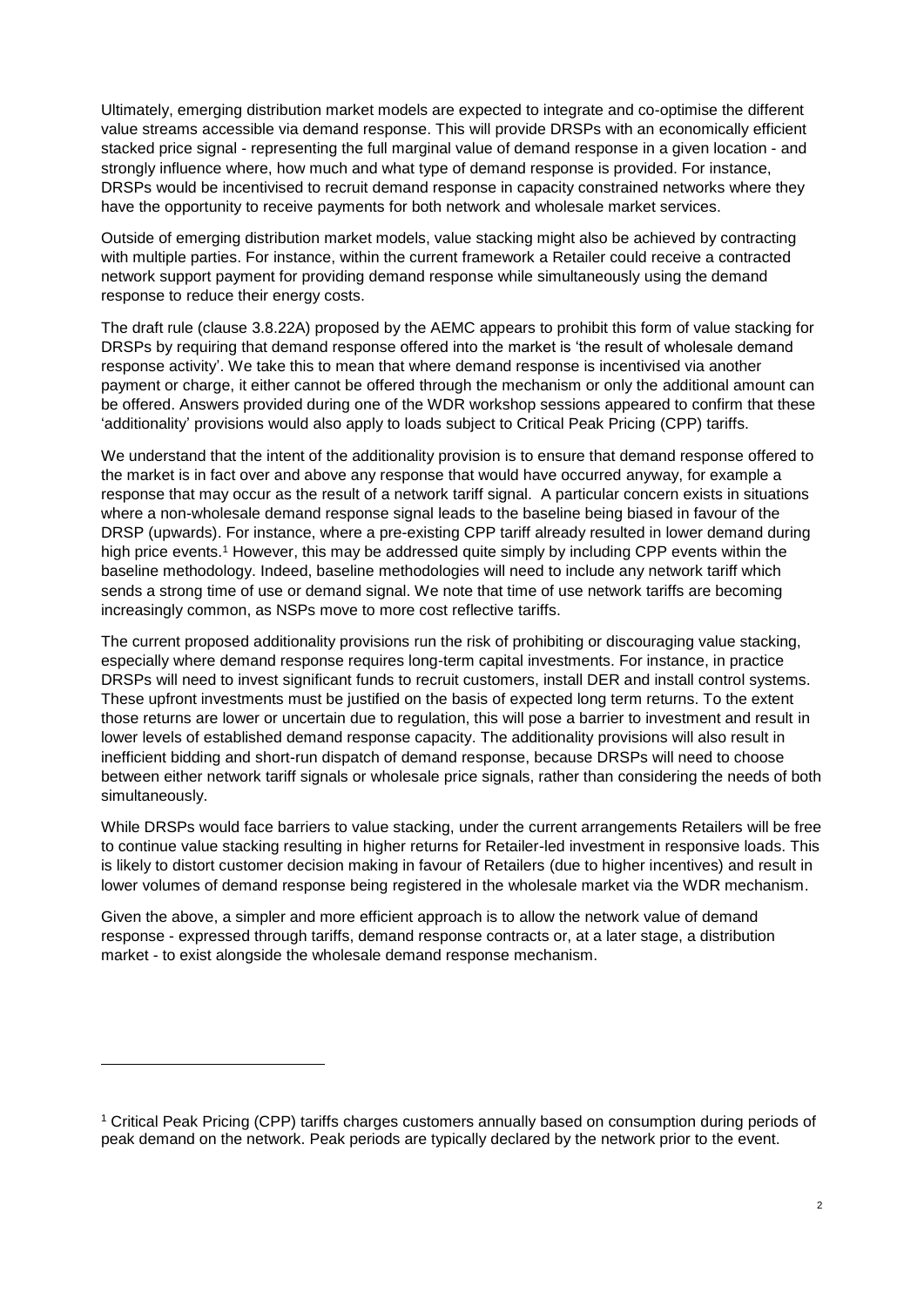### **The customer benefits of allowing value stacking by DNSPs**

Allowing value stacking, at least with regard to network value, will benefit customers in several ways:

- **Reduced energy costs:** Allowing value stacking will result in higher payments to DRSPs. However, given efficient pricing through the wholesale mechanism and network service contracts, this higher payment should not come at a long-term cost to customers, as it should be off-set by network & generation savings.
- **Returns to customers offering demand response:** Higher (stacked) payments will provide scope for larger customer incentive payments. This in turn is likely to persuade more customers to participate in the WDR mechanism.
- **Development of demand response markets and enabling technologies:** Higher payments will encouraging more investment in demand response businesses and enabling technologies. Given the nascent state of many demand response technologies, we expect this investment will result in relatively rapid falls in cost, compared to mature generation technologies. We note that this is not a subsidy for demand response but rather recognises the full benefit demand response provides.

## **Compliance Costs for DRSPs and Customers**

The draft rule has been developed on the principle that demand response units are comparable to generators. Following this logic, the draft rule requires DRSPs to register demand response units with AEMO, to bid units into the wholesale market, and to follow dispatch instructions. By registering a load as a demand response unit, the WDR mechanism transforms an opaque unscheduled load into a predictable and scheduled load, which is visible to the market. From a system perspective, this arrangement is superior to a Retailer-led demand response arrangement – generally referred to as price responsive load.

The alternative perspective is that of the customer. From this perspective the added visibility and predictability of contracting with a DRSP comes at a cost. These costs include the cost of market registration and bidding, cost to causer payments, the cost of additional control systems needed to meet dispatch targets, and the cost of forecasting and demand response analysis needed to accurately predict demand response volumes. These costs can be largely avoided or substantially reduced by contracting with a Retailer. This is a point made by the Brattle Group in their 'International Review of Demand Response Mechanisms in Wholesale Markets'. The Brattle Group's report notes that in energy only markets like the NEM, compliance obligations tend to dissuade the participation of price responsive loads in central dispatch.

Given the above, we believe the final rule should not be solely guided by the treatment of demand response units as generators. The reality is that the demand which makes up demand response is a load by default and this treatment has advantages for the customer. The draft rule could be enhanced by relaxing scheduling requirements or alternatively by paying demand response units more to reflect the added system benefits.

#### **Baseline Methodologies**

Under the draft rule changes AEMO will be responsible for developing baseline methodologies and performance metrics. We note that this approach of developing a central set of basic methodologies and then allowing proponents to develop bespoke methodologies is similar to that adopted under the Retailer Reliability Obligation (RRO) with regard to firmness methodologies. Additionally, both processes share similar underlying disciplines, for instance statistics. There may be value in aligning and standardising these processes to achieve administrative efficiencies.